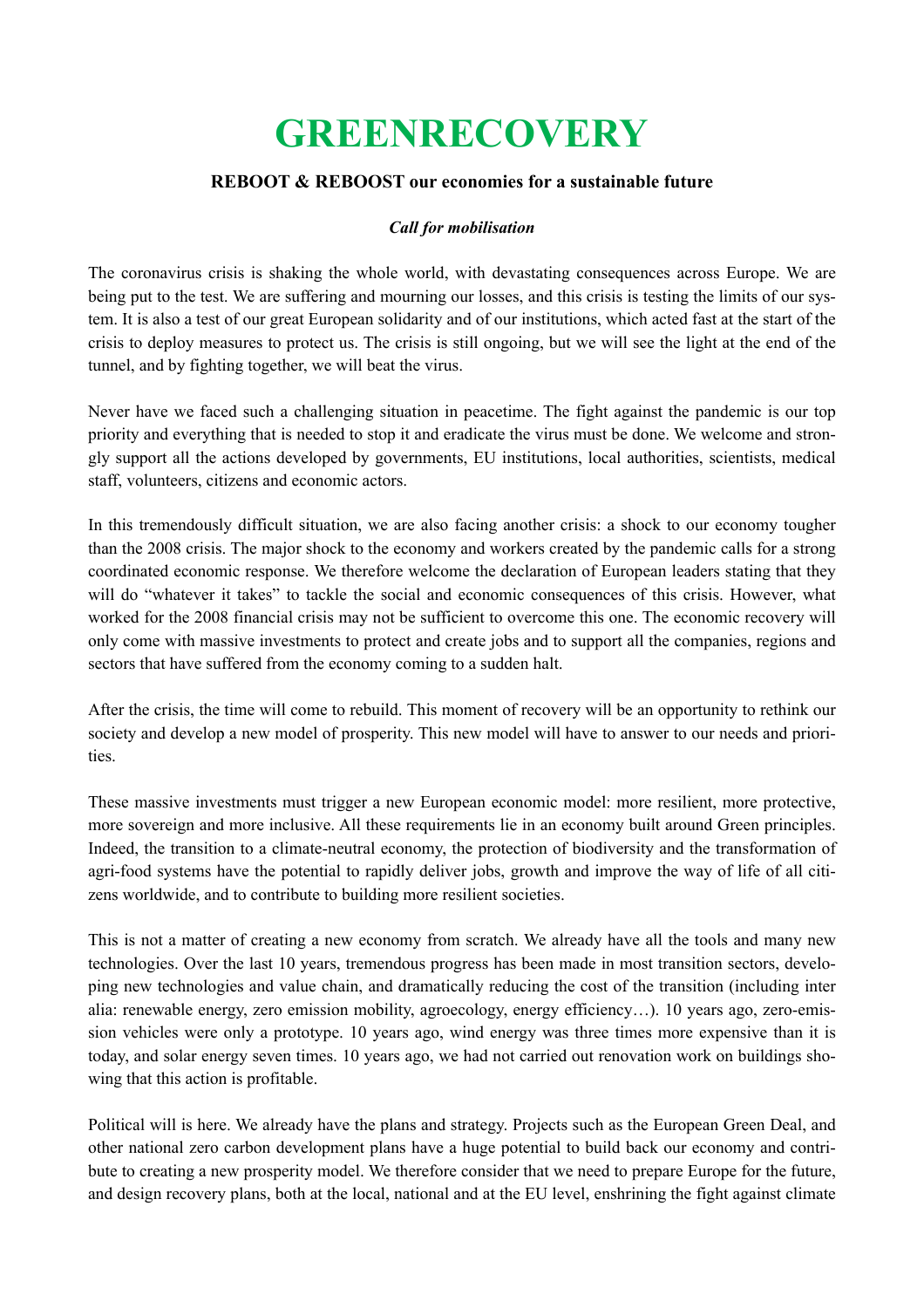change as the core of the economic strategy. The time has come to turn these plans into actions and investments that will change the life of citizens and contribute to the quick recovery of our economies and our societies.

We also acknowledge that the social impact of the Covid-19 epidemic is already tremendous and resistance to further investments in the transition to a climate-neutral economy is not the way forward. For initiatives, such as the European Green Deal, to continue to be widely accepted, they more than ever have to respond to the social needs of our society. Progress has been made in identifying the potential social challenges of the transition, and tools have been, and still can be further, developed to secure a fair and just transition.

## **We call on a global alliance of cross-party political decision-makers, business and financial leaders, trade unions, NGOs, think tankers, stakeholders, to support and implement the establishment of Green Recovery Investment Packages acting as accelerators of the transition towards climate neutrality and healthy ecosystems. We therefore commit to working together, sharing knowledge, exchanging expertise and creating synergies to deliver the investment decisions we need.**

Covid-19 will not make climate change and nature degradation go away. We will not win the fight against covid-19 without a solid economic response. Let's not oppose those two battles, but let's fight and win them at the same time. By doing so, we will only be stronger together.

#### *Signatories*

Jean-Paul Agon, Chairman and CEO, L'Oréal; Alviina Alametsa, MEP, Greens/ EFA; Enzo Amendola, Italian Minister for European Affairs; Eric Andrieu, MEP, Vice-President of the S&D Group; Wolfgang Anzengruber, CEO Verbund; Ester Asin, Director of WWF European Policy Office; Margrete Auken, MEP, Greens/ EFA; Fabrice Barthélémy CEO Tarkett; Philippe Bastien, President of Glass Europe; Julie Beaufils, Secretary General of EuropeOn, Laurent Berger, ETUC President; Marcel Bial, Secretary General of European Solar Thermal Electricity Association; Stéphane Bijoux, MEP, Renew Europe; Izaskun Bilbao Barandica, MEP, Renew Europe; Michael Bloss, MEP, Greens/ EFA; Per Bolund, Swedish Minister for Financial Markets and Housing; Simona Bonafe, MEP, Vice-President of the S&D Group; Anna Lisa Boni, Secretary General of Eurocities; Elisabeth Borne, French Minister for the Ecological and Inclusive Transition, Biljana Borzan, Vice-President of the S&D Group at the European Parliament; Gilles Boyer, MEP, Quaestor and Member of the Bureau for Renew Europe; Tim Brett, President The Coca Cola Company's Western Europe Business Unit; Jesper Brodin, CEO INGKA group - Ikea; Ariel Brunner, Birdlife; Klaus Buchner, MEP, Greens/ EFA; Delara Buckhardt, MEP, S&D; Bertrand Camus, CEO Suez group; Pascal Canfin, MEP, Chair of the Environment Committee, Renew Europe; Ignazio Capuano, Chairman of Cepi (Confederation of European Paper Industries); Anna Cavazzini, MEP, Greens/ EFA; Catherine Chabaud, MEP, Renew Europe; Mohamed Chahim, MEP, S&D; Olivier Chastel, MEP, Renew Europe; Niels B. Christiansen, CEO The LEGO Group; Ilana Cicurel, MEP, Renew Europe; Dacian Ciolos, MEP, President of Renew Europe; Sergio Costa, Italian Minister of the Environment; Katalin Cseh, MEP, Vice-President of Renew Europe; Miriam Dalli, MEP, Vice-President of the S&D Group; Johan Danielsson, MEP, Coordinator in the Transport Committee, S&D; Paolo De Castro, MEP, Coordinator in the Agriculture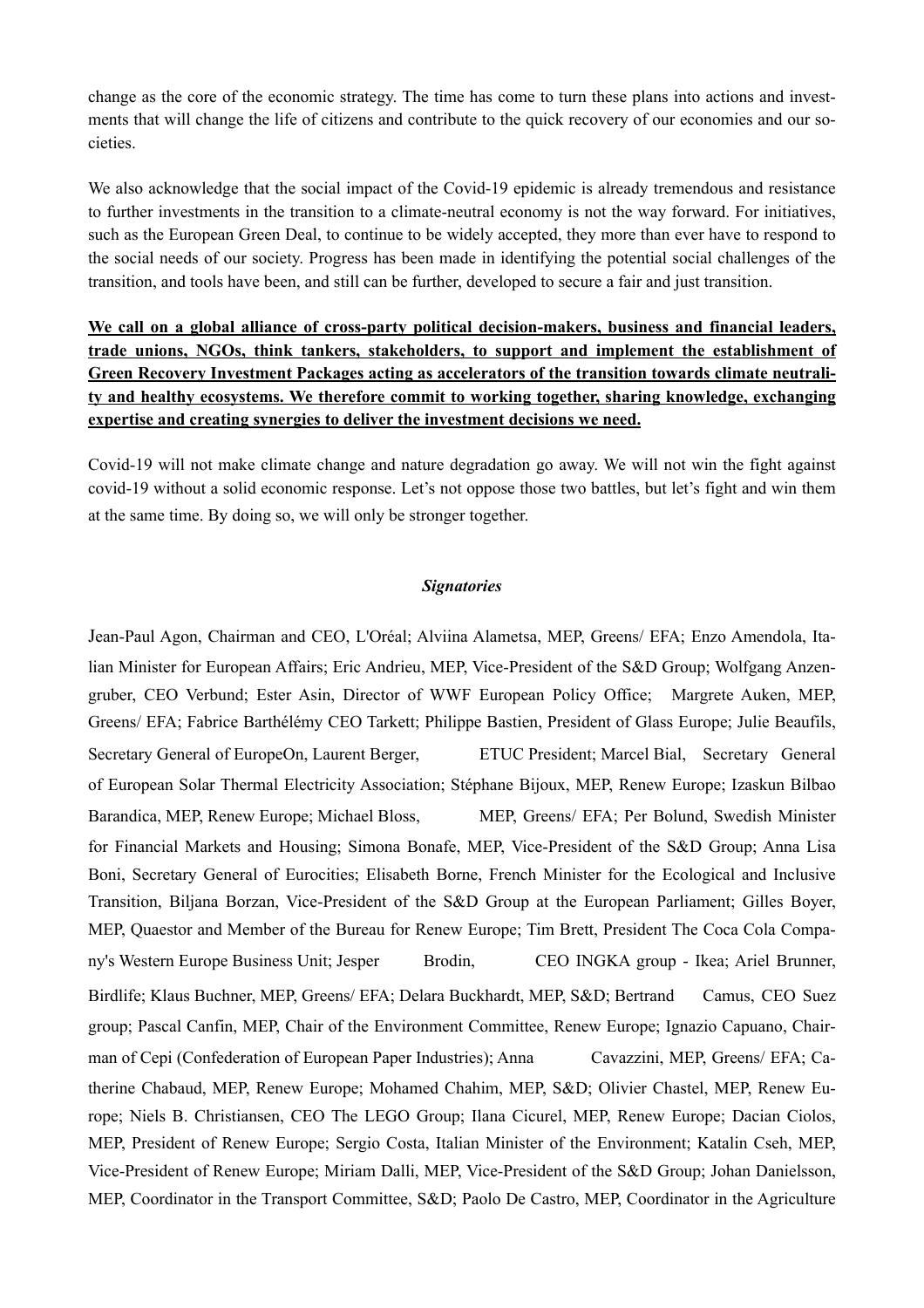Committee, S&D; Pierre-André de Chalendar, CEO, Saint Gobain; Petra de Sutter, MEP, Chair of the Committee on the Internal Market and Consumer Protection, Greens/EFA; Dimitri de Vreeze, Co-CEO and Member of the Managing Board of Royal DSM; Pascal Demurger, CEO of MAIF; Carole Dieschbourg, Luxembourg Minister of Environment, Climate and Sustainable Development; Gilles Disckson, CEO of Wind Europe; Sandrine Dixson Declève, Club of Rome; Pascal Durand, MEP, Renew Europe; Bas Eickhout, MEP, Vice-President  $\&$  Coordinator in the Environment Committee, Greens/EFA; Ismail Ertug,  $M \& P$ , Vice-President of the S&D Group; Emmanuel Faber, CEO, Danone; Laurence Farreng, MEP, Renew Europe; Franz Fayot, Luxembourg Minister of Economy, Cooperation and humanitarian Aid; Fredrik Federley, MEP, Vice-President of Renew Europe; Joao Pedro Matos Fernandes, Portuguese Minister of the Environment and Energy Transition; Jonas Fernandez Alvarez, MEP, Coordinator in the Economic and Monetary Affairs Committee, S&D; Martin Forsen, President of EHPA; Monica Frassoni, President of European Alliance to Save Energy; Helen Fritzon, MEP, Vice-President of the S&D Group; Ignacio Galán, Chairman and CEO Iberdrola; Iratxe Garcia Pérez, MEP, President of the S&D Group; Leonore Gewessler, Austrian Minister for Climate Action, Environment, Energy, Mobility, Innovation and Technology; Michel Giannuzzi, CEO Verallia; Sven Giegold, MEP, Greens/ EFA; Seth Ginther, Executive Director of USIPA; Sandro Gozi, MEP, Renew Europe; Patrick Graichen, Director Agora Energiewende; Pierre Gramegna, Luxembourg Minister for Finance; Christophe Grudler, MEP, Renew Europe; Marc Grynberg, CEO at Umicore; Bernard Guetta, MEP, Renew Europe; Jytte Guteland, MEP, Coordinator in the Environment Committee, S&D; Lars Hanseid, CEO 3M EMEA; Bjorn Haugland, CEO of Skift Business Climate Leaders; Martin Häusling, MEP, Greens/ EFA; Valérie Hayer, MEP, Renew Europe; Eero Heinaluoma, MEP, S&D; Helena Helmersson, CEO H&M Group; Walburga Hemetsberger, CEO at Solar Power Europe; Christel Heydemann, CEO, Schneider Electric France; Martin Hojsik, MEP, Renew Europe; Pär Holmgren, MEP, Greens/EFA; Peter Hug, Managing Director of European Building Automation and Control Association; Sophie In't Veld, MEP, Renew Europe; Yannick Jadot, MEP, Greens/EFA; Agnes Jongerius, MEP, Coordinator in the Employment and Social Affairs Committee, S&D; Alan Jope, CEO, Unilever; Dan Jorgensen, Danish Minister for Climate, Energy and Utilities; Jean-Marc Jossart, Secretary General at Bioenergy Europe; Adrian Joyce, Secretary General of the European Alliance of Company for Energy Efficiency in Buildings; Radan Kanev, MEP, EPP; Pierre Karleskind, MEP, President of the Fisheries Committee, Renew Europe; Fabienne Keller, MEP, Renew Europe; Ska Keller, MEP, Co-President of the of the Greens/EFA; John Keppler, CEO Enviva; Jouni Keronen, CEO of Climate Leadership Coalition; Werner Kogler, Vice-chancellor of Austria; Miapetra Kumpula-Natri, MEP, S&D; Philippe Lamberts, MEP Co-President of the of the Greens/EFA; Pascal Lamy, Honorary President of the Jacques Delors Institute; Benoit Leguet, Managing Director of I4CE; Nathalie Loiseau, MEP, Chair of the Subcommittee on Security and Defence, Renew Europe; Torbjörn Lööf, CEO Inter IKEA Group; Isabella Lövin, Swedish Minister for Environment and Climate, and Deputy Prime Minister; Martin Lundstedt, CEO Volvo Group; Geraldine Matchett, Co-CEO and Member of the Managing Board of Royal DSM; Karen Melchior, MEP, Renew Europe; Dr Ma-

ria Mendiluce, Interim CEO at We Mean Business; Tilly Metz, MEP, Greens/ EFA; António Mexia, CEO EDP; Iskra Mihaylova, MEP, Vice-President of Renew Europe; Krista Mikkonen, Finnish Minister for